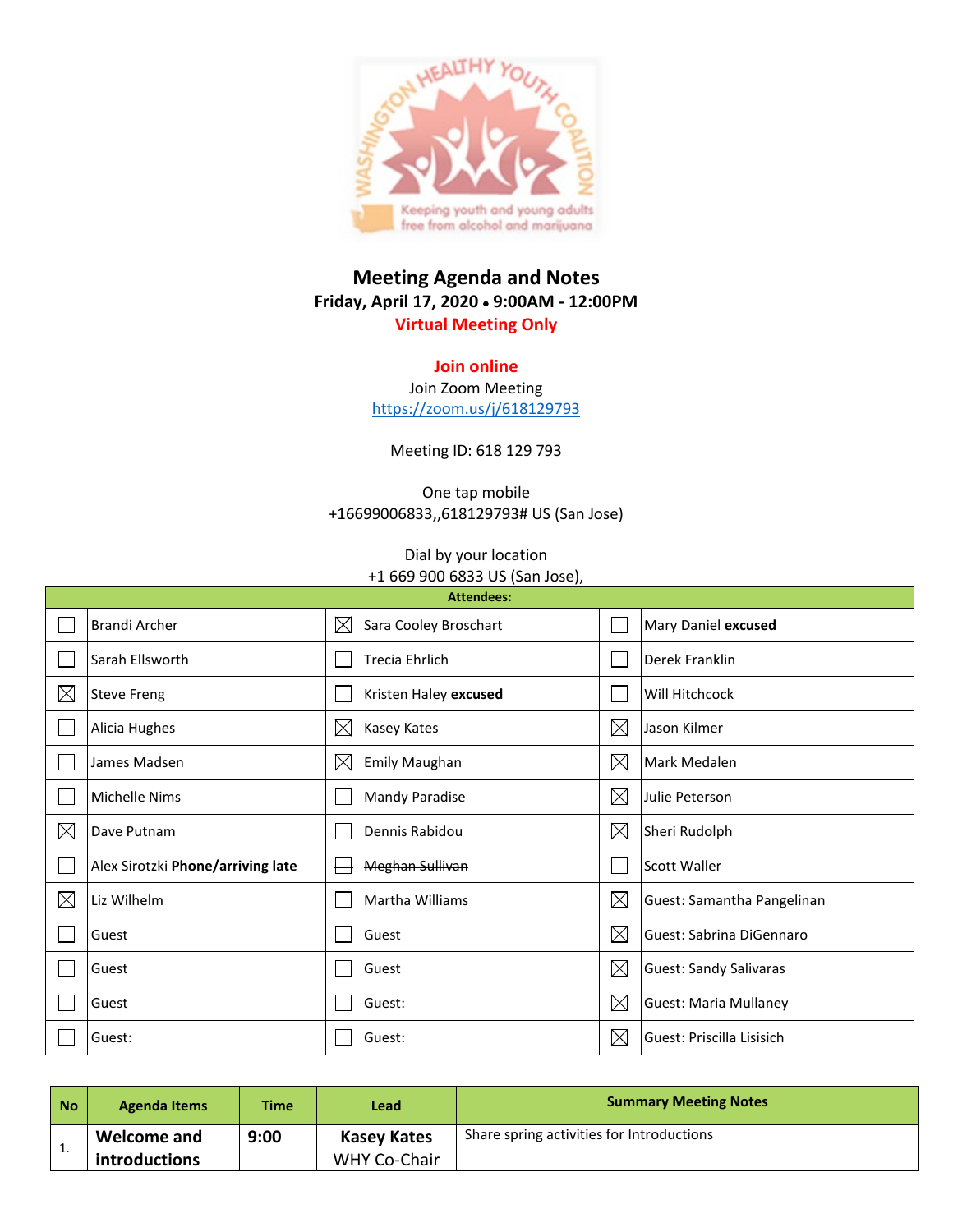|    | <b>Team Building</b>                      |      |                                      |                                                                                                                                                                                                                                                                                                                                                                                                                                                                                                                                                                                                                                                                                                                                                                                                                                                                                                                                                                                                                                                                                                                                                                                                                                                                                                                                                                                                                                                                                             |  |  |  |  |
|----|-------------------------------------------|------|--------------------------------------|---------------------------------------------------------------------------------------------------------------------------------------------------------------------------------------------------------------------------------------------------------------------------------------------------------------------------------------------------------------------------------------------------------------------------------------------------------------------------------------------------------------------------------------------------------------------------------------------------------------------------------------------------------------------------------------------------------------------------------------------------------------------------------------------------------------------------------------------------------------------------------------------------------------------------------------------------------------------------------------------------------------------------------------------------------------------------------------------------------------------------------------------------------------------------------------------------------------------------------------------------------------------------------------------------------------------------------------------------------------------------------------------------------------------------------------------------------------------------------------------|--|--|--|--|
| 2. | Washington<br><b>State Patrol</b>         | 9:20 | <b>Dave Putnum</b>                   | Dave stated Toxicology laboratory funding has been accepted. If<br>everything goes well, they should be increasing their toxicology by<br>doubling efforts so that is good news for drug DUI test processes. In<br>addition, DUI's, DUI fatalities, and arrests are down roughly 50%.<br>There has been significant drops in March.<br>Dave exclaimed that traffic volumes down 50% but starting to<br>increase every day. As far as when the Stay at Home order is lifted,<br>the spring time might increase volumes but not at the traditional<br>traffic times. Washing State Patrol will start collecting data differently<br>for instance: speed collisions, track data by citation, and shift<br>trafficking in King County. There is a huge shift and still trouble<br>shooting between the two different systems by; trying to re-hash the<br>data, plan on launching data this summer (around July).<br>Goal: better attack the primary cause.<br>Dave explained the journey of the Toxicology lab being static - in mid-<br>2000 it has gone from 2,000 tests to 10,000 today. However, the<br>increase has created much demand on the system by slowing down<br>licensing, cases being fled, and allowed for more people to slip<br>through the cracks. What this will do for them: double staffing and get<br>within 90 days for reporting (used to be a year-ish, want to reach the<br>goal of 30 days).<br>Gun deaths? Report all criminal data to Police Department and FBI. |  |  |  |  |
|    |                                           |      |                                      | More serious threats like domestic violence and child abuse has risen<br>slightly, but no live data because it is a little behind.<br>Dave is looking for a 2021 data request to include: reporting,<br>investigation, and complaint reports to have live data.                                                                                                                                                                                                                                                                                                                                                                                                                                                                                                                                                                                                                                                                                                                                                                                                                                                                                                                                                                                                                                                                                                                                                                                                                             |  |  |  |  |
| 3. | <b>Community Survey</b><br><b>Results</b> | 9:40 | Sandy<br>Salivaras-<br><b>Bodner</b> | Sandy explained a quick overview of CPWI and the Community<br>Surveys while focusing on alcohol and marijuana questions. Launched<br>in 2011 and currently have 82 CPWI high-need communities across<br>the state. Survey admitted annually by community coalitions<br>themselves, based off populations, English and Spanish, hard copy<br>paper and online available with 6 different language options.<br>Survey Content: Attitudes and perceptions towards youth substance<br>use. In 2019, 18,106 surveys were collected.<br><b>Demographics Highlights:</b><br>Mostly female respondents<br>$\bullet$<br>Majority not raising children<br>Respondents are educated with some sort of college degree<br>Major ethnicities: White or Hispanic<br>$\bullet$<br>Alcohol use: majority of respondents believe it is a moderate<br>$\bullet$<br>to serious problem in their community<br>Trends of alcohol use: still serious to moderate However,<br>$\bullet$<br>seriousness has gone down slightly since 2014.<br>Marijuana use: Majority believe it is a serious problem and<br>$\bullet$<br>over time the needle has not moved much.<br>Slight risk for youth using marijuana once or twice<br>$\bullet$<br>High risk youth using marijuana regularly                                                                                                                                                                                                                                  |  |  |  |  |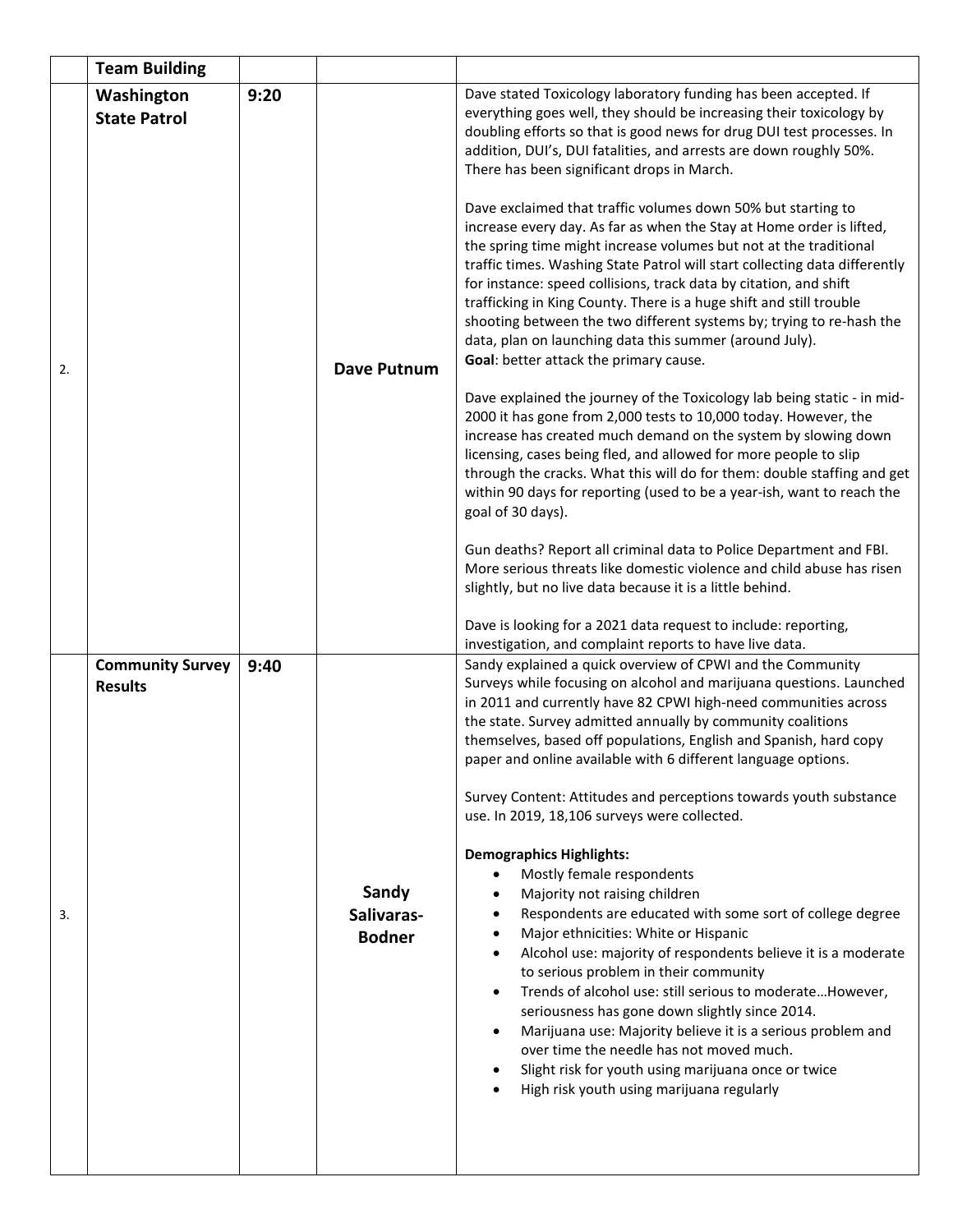| 4. | <b>Break</b>                              | 10:10 |                |                                                                                                                                                                                                                                                                                                                                                                                                                                                                                                         |
|----|-------------------------------------------|-------|----------------|---------------------------------------------------------------------------------------------------------------------------------------------------------------------------------------------------------------------------------------------------------------------------------------------------------------------------------------------------------------------------------------------------------------------------------------------------------------------------------------------------------|
|    | COVID-19<br>Impacts on<br>alcohol and     | 10:25 |                | Discussion on how responding to COVID-19 will affect the<br>marijuana and alcohol use. Also, addressing the major holidays<br>like April "420" and Cinco de Mayo.                                                                                                                                                                                                                                                                                                                                       |
|    | marijuana use<br><b>Agency</b><br>updates |       |                | How are agencies responding?<br>Emily- Schools are closed but making sure compassionate,<br>communication, and common sense to make sure kids are<br>supported emotionally during this time. However, it is hard to<br>report because kids are not in school.                                                                                                                                                                                                                                           |
|    |                                           |       |                | Priscilla- Switched to social media platform by developing<br>videos to post on website, holding virtual neighborhood<br>meetings to help connect communities, youth leading change<br>program to develop messaging on social media for opioid<br>prevention and social norming campaign, town hall meetings<br>for COVID-19 on neighborhood leaders, and multiple resources<br>for community connectedness.                                                                                            |
|    |                                           |       |                | Samantha- CPWI community in Yakima County increased in<br>social media outreach efforts with Facebook live, Instagram<br>takeovers, and even TikTok for the high school students. Also,<br>reaching out to different radio stations in English and Spanish.<br>Moving forward, putting together packets of information for<br>health and wellness with school lunches.                                                                                                                                  |
| 5. |                                           |       | <b>Members</b> | Jason-Taking advantage and maximizing existing data plans. For<br>example, looking at high risk data on the month following<br>Spring Break to review alcohol and marijuana usage increasing<br>or decreasing. Jason emphasizing the importance of analyzing<br>data, especially questioning why alcohol and marijuana<br>businesses are considered essential businesses. To connect,<br>reaching out through Zoom, recording prevention content, and<br>supporting key leaders throughout the country. |
|    |                                           |       |                | Sabrina-Distributing chrome books to school district, doing<br>their best to reach out to the community in all ways possible.                                                                                                                                                                                                                                                                                                                                                                           |
|    |                                           |       |                | Sheri-Empower local leaders to be the resource in their school<br>communities; digital equity, feeding programs, and PTA non-<br>profits. Great to see the hearts of the leaders and parents on<br>how they can step up. Lastly, always wanting to advocate<br>against marijuana use and having their convention virtually by<br>spreading it out for 13 days and providing advocacy panels.                                                                                                            |
|    |                                           |       |                | Kasey- Division of Behavioral Health and Recovery have decided<br>to hold Spring Youth Forum virtually this year. They have<br>decided to not provide the scholarship because of equity with<br>internet options. Regardless if youth teams can attend or not,<br>every youth that participated will have some honor and maybe<br>a "swag bag."                                                                                                                                                         |
|    |                                           |       |                | Liz- Healthy King County Coalition gathered folks around King                                                                                                                                                                                                                                                                                                                                                                                                                                           |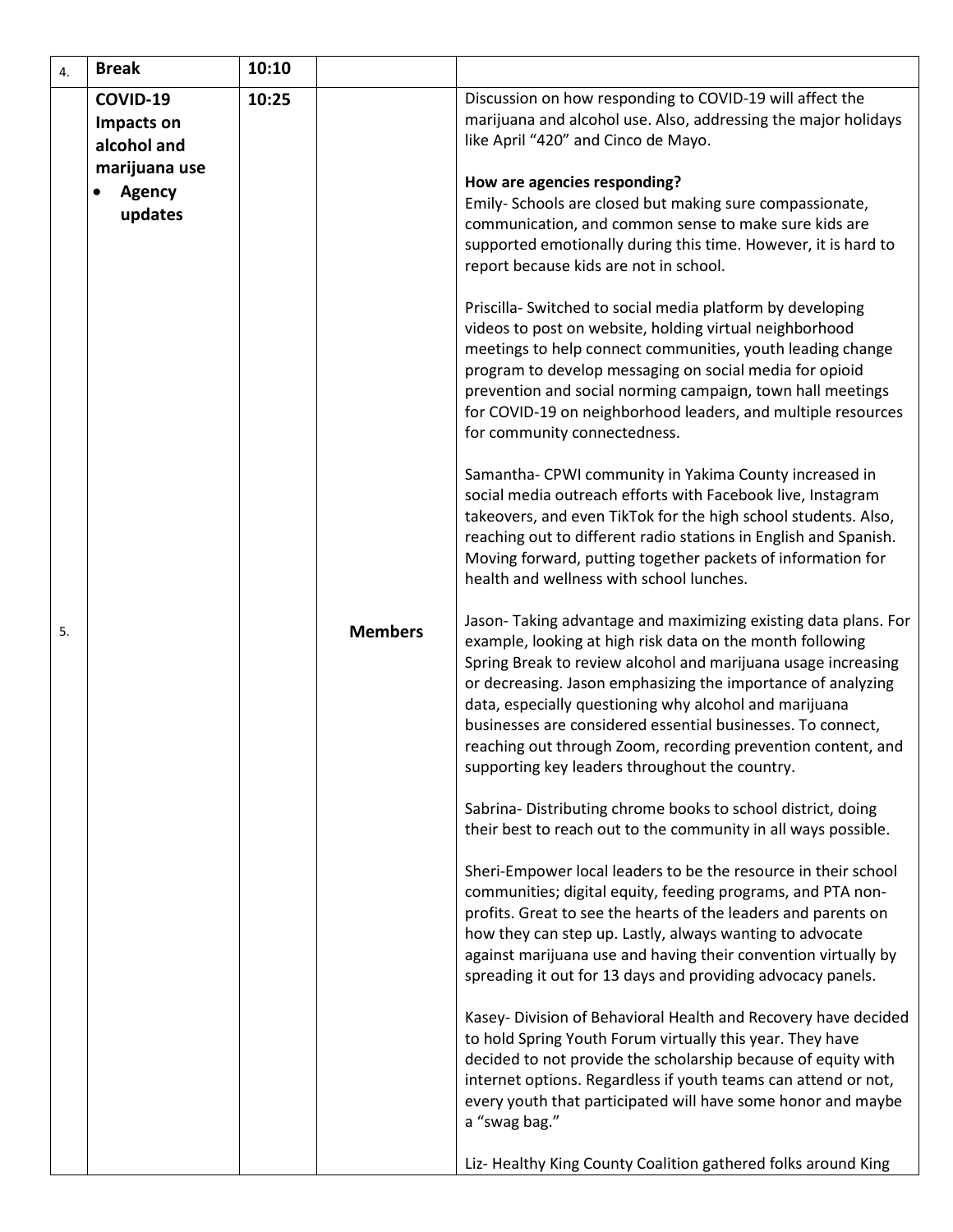|    |                                             |       |              | County, led by Aaron James, gathering resources from various<br>coalitions to help coordinators in various ways to reach out to<br>the youth and engaging them by taking a measured approach<br>(particularly alcohol, marijuana, and vaping use).                                                                                                                                                                                                                                                                                                                                                                                                                                                                                                                                                                                                                                                                                                                                                                                                                                                                                                                                                                                                                                                                                                                                                                                                                                                                                                                                                       |
|----|---------------------------------------------|-------|--------------|----------------------------------------------------------------------------------------------------------------------------------------------------------------------------------------------------------------------------------------------------------------------------------------------------------------------------------------------------------------------------------------------------------------------------------------------------------------------------------------------------------------------------------------------------------------------------------------------------------------------------------------------------------------------------------------------------------------------------------------------------------------------------------------------------------------------------------------------------------------------------------------------------------------------------------------------------------------------------------------------------------------------------------------------------------------------------------------------------------------------------------------------------------------------------------------------------------------------------------------------------------------------------------------------------------------------------------------------------------------------------------------------------------------------------------------------------------------------------------------------------------------------------------------------------------------------------------------------------------|
| 6. | <b>Updates from</b><br><b>LCB</b>           |       | Sara B       | Every day at 10am there is a policy call to review all of the<br>requests from industry and licensing groups asking for<br>additional allowances.<br>Review and seeing how to respond<br>$\bullet$<br>Emphasis on small businesses and livelihood<br><b>Discussion Questions Summary from Sara-</b><br>Pelican- Active investigations going on<br>Cocktail Togo-Manufactured seals bottles of alcohol is allowed<br>as long as food is with the purchase. What you cannot have:<br>alcohol in a fountain drink cup and sealing it that way.<br>Legislators- open containers in vehicles are not allowable.<br>Opening and consuming liquor in a public place<br>$\rightarrow$ RCW 46.61.519 citation for open Container for more<br>information<br>$\rightarrow$ 66.44.100 citation for consumption of liquor in a public<br>place at point of sale for unsealed container<br>DOH- Sara and Kasey can send letter drafts to help clarify<br>statistics on sharing for open containers. Sheri stated her<br>insight in Woodinville for implementation with 40 councils<br>across the state to have common leadership in conjunction with<br>their school district. Mayor of Woodinville invited Sheri to<br>come, Sheri suggested to reach out that way for advocacy at<br>the local level.<br>Scott-Stated the importance of uncertainty of the entire<br>situation and emphasize the economic realities that are going<br>on. Also, ensure temporary measures and do not become the<br>new norm.<br>Kiro 7 News Station Session: have conversations to help<br>promote resources in Tacoma/Seattle area |
| 7. | <b>Communications</b><br><b>Team Update</b> | 11:10 | <b>Scott</b> | Scott explained the Start talking Now website for WHY<br>Coalition. Go through, review, update contacts, and revisions of<br>formatting (specifically the parent's section). This is crucial<br>because there are very few resources to talk about marijuana<br>and other drug use issues. Start Talking Now Facebook page has<br>increased 300% for engagement efforts.<br>Athena Forum is a huge resource that DBHR maintains and they<br>have an entire section for COVID-19 and Prevention support.<br>Virtual discussions with parents for issues with family<br>management, resiliency, and communication with children.                                                                                                                                                                                                                                                                                                                                                                                                                                                                                                                                                                                                                                                                                                                                                                                                                                                                                                                                                                           |
| 8. | Meeting wrap up                             | 11:25 | Samantha P   | Samantha reviewed the Action Items assigned during the<br>$\bullet$<br>meeting.<br>Reaching out to Sandy for additional Community Survey<br>$\bullet$<br>questions                                                                                                                                                                                                                                                                                                                                                                                                                                                                                                                                                                                                                                                                                                                                                                                                                                                                                                                                                                                                                                                                                                                                                                                                                                                                                                                                                                                                                                       |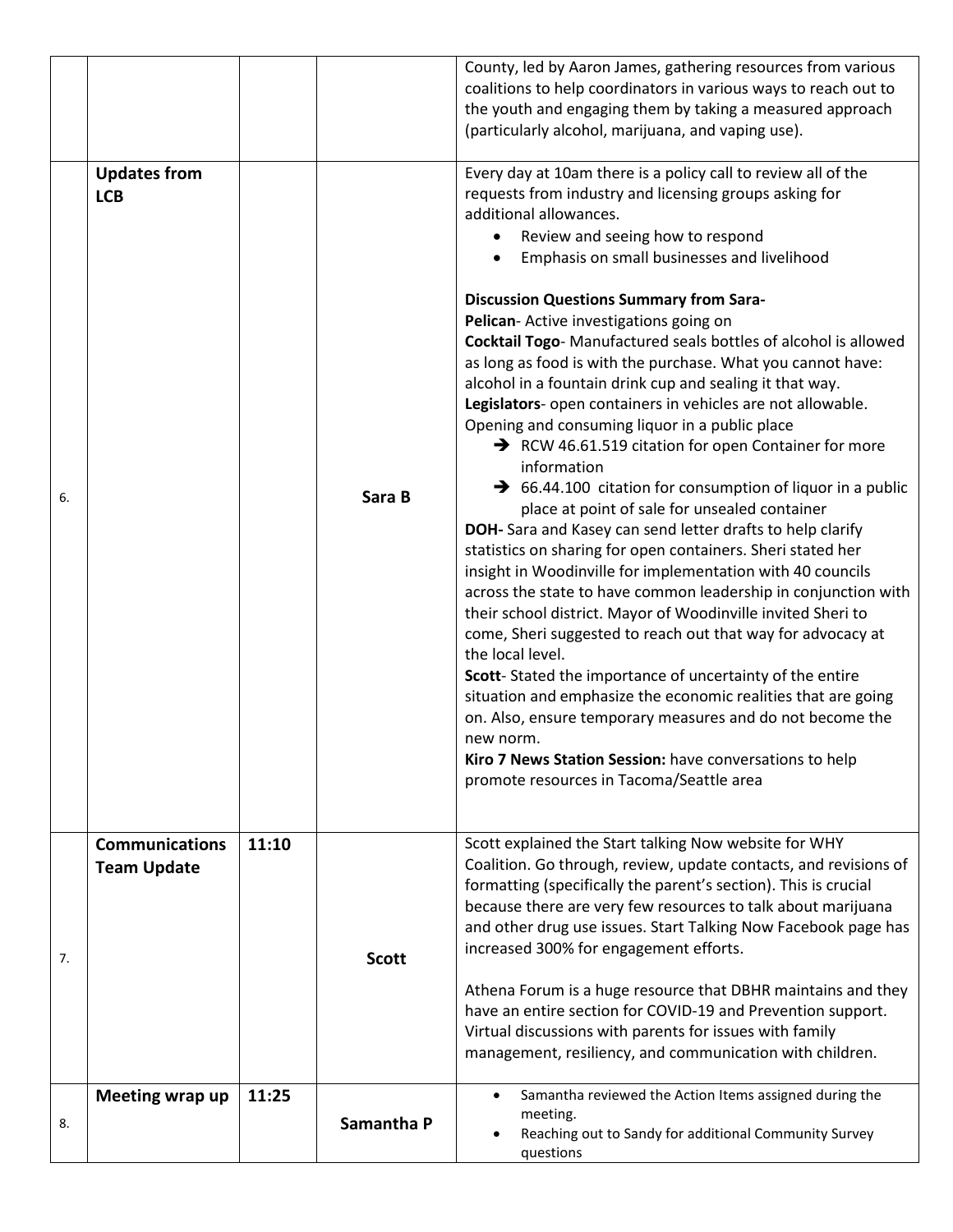|     |                       |       |                                           | Emily sharing HYS data results<br>$\bullet$<br>Share your COVID-19 Responses and Resources with Kasey<br>and Sara to share out<br>Samantha has put all of the links for websites from the chat<br>box in the meeting minutes to refer to<br>Kiro 7 news station: high importance to network with your<br>team and refer back to Sara ASAP.<br>$\rightarrow$ Phone #: 360.522.0421<br>→ Email: sara.broschart@lcb.wa.gov |  |  |
|-----|-----------------------|-------|-------------------------------------------|-------------------------------------------------------------------------------------------------------------------------------------------------------------------------------------------------------------------------------------------------------------------------------------------------------------------------------------------------------------------------------------------------------------------------|--|--|
|     | <b>Round Table</b>    | 11:30 |                                           | Julie- Legislative Updates have altered due to COVID-19, more                                                                                                                                                                                                                                                                                                                                                           |  |  |
|     | <b>Member updates</b> |       |                                           | information to share during May WHY Coalition Meeting                                                                                                                                                                                                                                                                                                                                                                   |  |  |
|     |                       |       |                                           | Steve- Second year into Admin staff and director, replenishing<br>support staff, hiring and bringing people in. Steve will be doing<br>a webinar with National Staff next week.                                                                                                                                                                                                                                         |  |  |
|     |                       |       | <b>Members</b>                            | Jason- will send out registration for College Substance Abuse<br>Coalition conference Friday May 15 <sup>th</sup> with multiple presenters.                                                                                                                                                                                                                                                                             |  |  |
| 9.  |                       |       |                                           | Liz- PSA with local radio stations relating to work they are<br>doing, events that are being cancelled, and overall things that<br>are being affected by COVID-19. 20-second PSA to encourage to<br>lock up their medications.                                                                                                                                                                                          |  |  |
|     |                       |       |                                           | Mark- Approved Highway Safety Plan for federal fiscal year<br>2021. Currently working with grantees this year and next year<br>to stay productive.                                                                                                                                                                                                                                                                      |  |  |
|     |                       |       |                                           | Sabrina- Delivering chrome books to Marysville School District                                                                                                                                                                                                                                                                                                                                                          |  |  |
|     |                       |       |                                           | Sara-Save the date for Calling all Prevention and Public Health<br>Partners on June 8 <sup>th</sup> from 10:00am-12:00pm.                                                                                                                                                                                                                                                                                               |  |  |
|     |                       |       |                                           |                                                                                                                                                                                                                                                                                                                                                                                                                         |  |  |
|     | <b>Adjourn</b>        | 12:00 |                                           | <b>Resources from the Chatbox:</b>                                                                                                                                                                                                                                                                                                                                                                                      |  |  |
|     |                       |       |                                           | <b>CPWI Community Surveys</b><br>https://www.theathenaforum.org/community surveys                                                                                                                                                                                                                                                                                                                                       |  |  |
| 10. |                       |       | <b>Kasey Kates</b><br><b>WHY Co-Chair</b> | <b>OSPI Newsletters- Continuous Learning Document</b><br>https://www.k12.wa.us/sites/default/files/public/communications/O<br>SPI%20Publication%20-%20Continuous%20Learning%202020.pdf                                                                                                                                                                                                                                  |  |  |
|     |                       |       |                                           | <b>OSPI Correspondence</b><br>https://public.govdelivery.com/accounts/WAOSPI/subscriber/new?pr<br>eferences=true                                                                                                                                                                                                                                                                                                        |  |  |
|     |                       |       |                                           | Healthy Youth Survey- Where to access data<br>https://www.k12.wa.us/sites/default/files/public/ossi/k12supports/h<br>ealthyyouthsurvey/pubdocs/Who%20can%20access%20HYS%20data<br>%202020.docx.pdf                                                                                                                                                                                                                      |  |  |